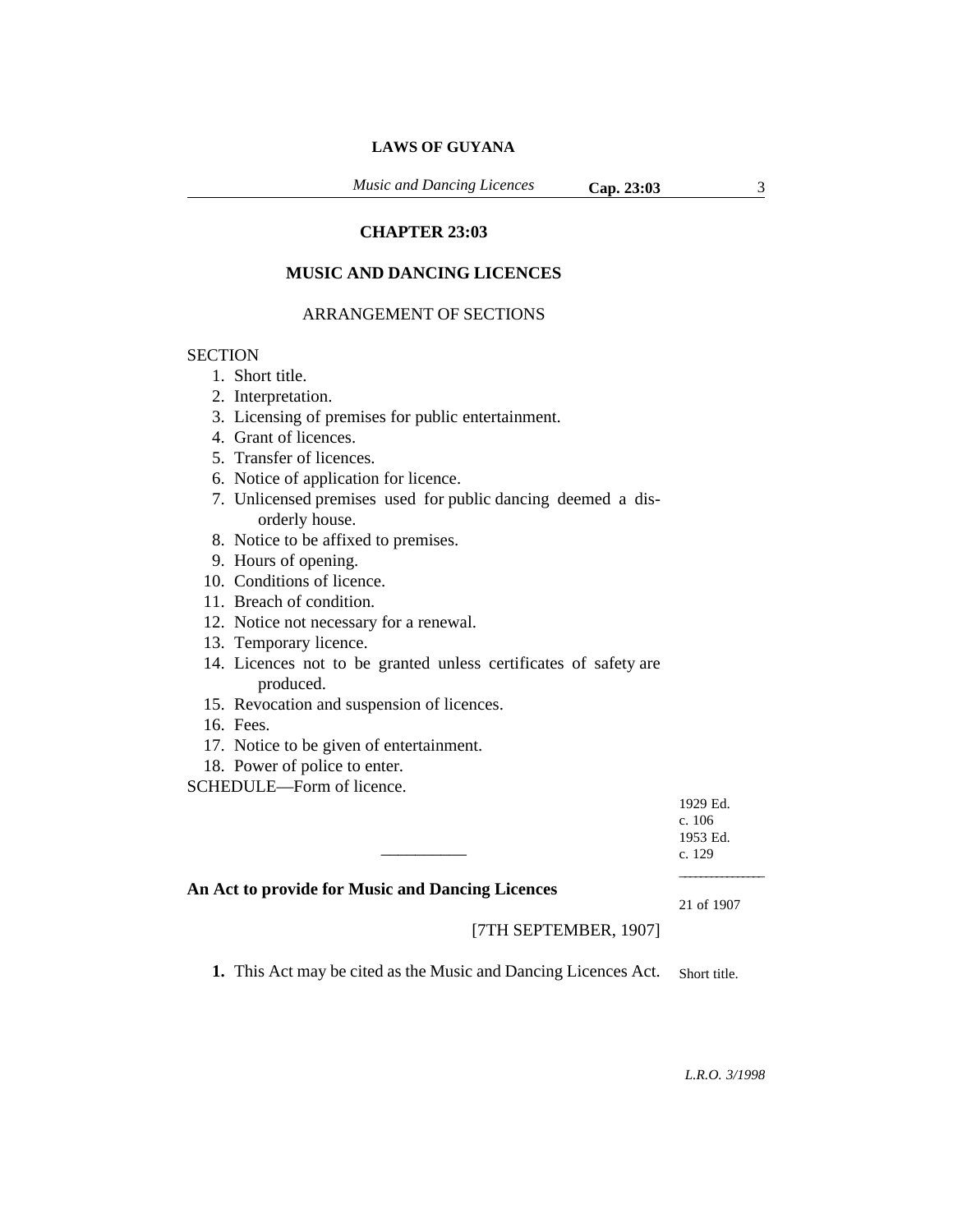| 4                                                                         | Cap. 23:03                  | <b>Music and Dancing Licences</b>                                                                                                                                                                                                                                                                                                                                                                                                                                                                                                    |
|---------------------------------------------------------------------------|-----------------------------|--------------------------------------------------------------------------------------------------------------------------------------------------------------------------------------------------------------------------------------------------------------------------------------------------------------------------------------------------------------------------------------------------------------------------------------------------------------------------------------------------------------------------------------|
| Interpretation.                                                           | 2. In this Act-             |                                                                                                                                                                                                                                                                                                                                                                                                                                                                                                                                      |
|                                                                           |                             | "place" means house, room, garden, or other place.                                                                                                                                                                                                                                                                                                                                                                                                                                                                                   |
| Licensing of<br>premises for<br>public<br>entertainment.<br>$[6$ of 1997] | which it is situate.        | 3. (1) A place, whether licensed or not for the sale of wine, spirits,<br>beer, or other fermented or distilled liquors, shall not be kept or used<br>for public dancing, singing, music, or other public entertainment of the<br>like kind, without a licence for the purpose or purposes for which it is<br>to be used being first obtained from the magistrate of the district in                                                                                                                                                 |
| Schedule.                                                                 |                             | (2) For the registration thereof a fee of sixty-five dollars shall be<br>paid by the person applying for the licence, and the licence may be in<br>the form in the Schedule with any variations the circumstances require.                                                                                                                                                                                                                                                                                                           |
| Grant of<br>licences.                                                     | hereinafter provided.       | 4. The magistrate may grant licences to any persons he thinks fit to<br>keep or use places for all or any of the purposes aforesaid upon such<br>terms and conditions, and subject to such restrictions as he by the<br>respective licences determines, and every licence shall be in force for<br>one year or for any shorter period which the magistrate on the grant of<br>the licence determines, unless it has been previously revoked as                                                                                       |
| Transfer of<br>licences.                                                  | anyone whom he thinks fit.  | 5. The magistrate may from time to time transfer a licence to                                                                                                                                                                                                                                                                                                                                                                                                                                                                        |
| Notice of<br>application for<br>licence.                                  |                             | <b>6.</b> (1) Everyone shall in each case give fourteen days' notice to the<br>clerk to the magistrate and to the chief officer of police of the police<br>district in which the place is situate, of his intention to apply for a<br>licence or for the transfer of a licence.                                                                                                                                                                                                                                                      |
|                                                                           | refusal of the application. | (2) Everyone shall, in addition to the notice aforesaid, advertise<br>in at least one daily newspaper of Guyana, on not less than four<br>occasions during the period of fourteen days, notice of his intention to<br>apply for a licence, or for the transfer of a licence and in addition to the<br>notice and advertisement aforesaid, also affix one copy of the notice on<br>the outside and another on the inside of the outer front door or chief<br>entrance of the place, and keep the notice so affixed until the grant or |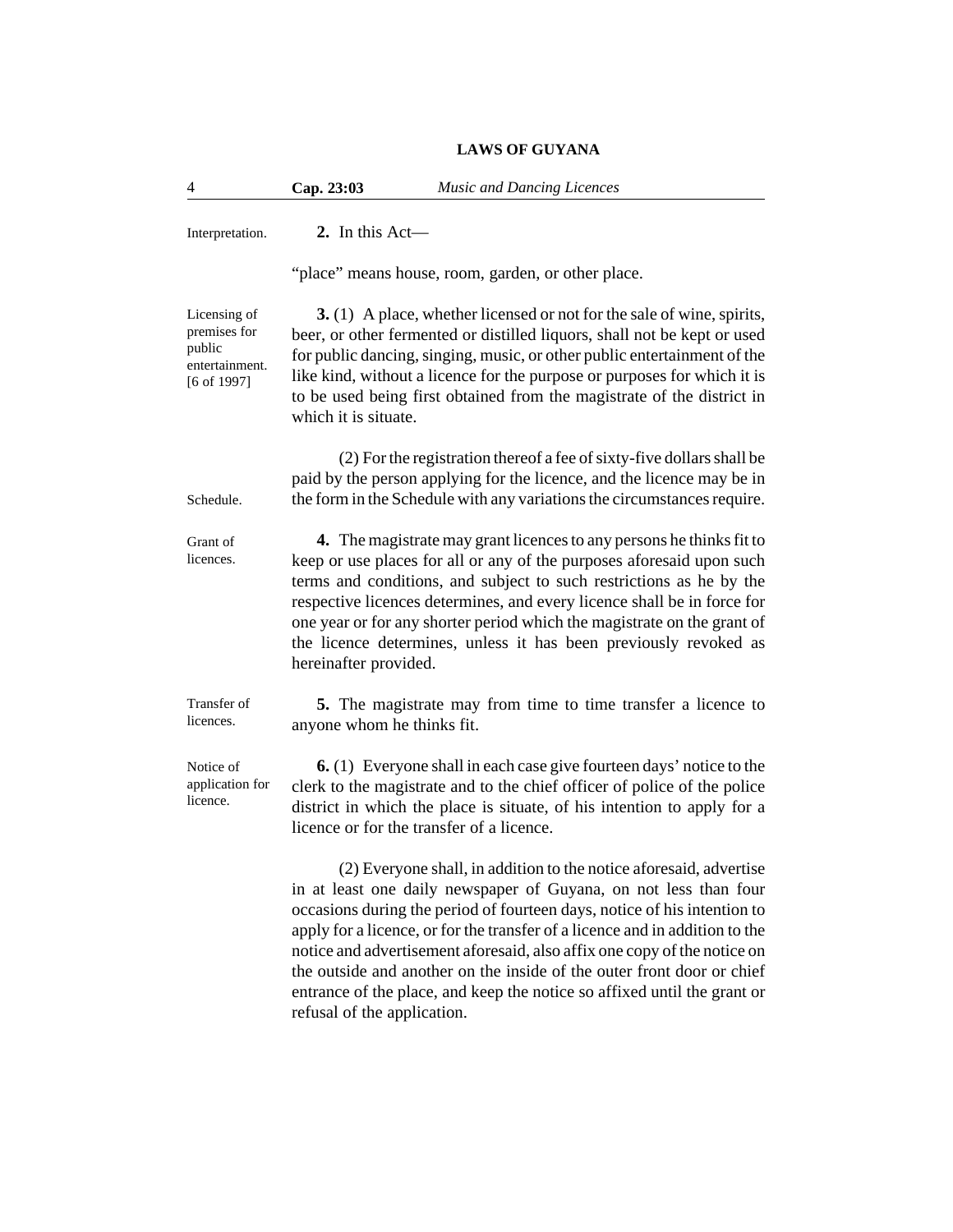|                                                                                                                                                                                                                                                                                                                                 | <b>Music and Dancing Licences</b>                                     | Cap. 23:03 | 5                                                                                                         |
|---------------------------------------------------------------------------------------------------------------------------------------------------------------------------------------------------------------------------------------------------------------------------------------------------------------------------------|-----------------------------------------------------------------------|------------|-----------------------------------------------------------------------------------------------------------|
| a licence first obtained shall be deemed a disorderly house, and the<br>occupier or the person rated as occupier thereof shall be liable to a fine<br>of four thousand eight hundred and seventy-five dollars for every day<br>on which it is kept or used for any of the purposes last aforesaid.                              | 7. A place kept or used for any of the purposes aforesaid without     |            | Unlicensed<br>premises used<br>for public<br>dancing<br>deemed a<br>disorderly<br>house.<br>$[6$ of 1997] |
| on the door or entrance of every place so kept or used and so licensed<br>as aforesaid an inscription in large capital letters in the words<br>following: "Licensed in pursuance of the Music and Dancing Licences<br>Act for<br>with the addition of words showing the purpose or purposes for which<br>the place is licensed. | 8. There shall be affixed and kept up in some conspicuous position    |            | Notice to be<br>affixed to<br>premises.                                                                   |
| not be opened for any of the purposes aforesaid except on the days and<br>between the hours stated in the licence:                                                                                                                                                                                                              | 9. A place, so kept or used, although so licensed as aforesaid, shall |            | Hours of<br>opening.<br>[34 of 1952]                                                                      |
| open the licensed premises for the purpose of public dancing, singing,<br>music or other public entertainment once in every week until the hour<br>of two of the clock in the morning except on any Sunday.                                                                                                                     | Provided that the holder of a first class hotel licence may keep      |            |                                                                                                           |
| observance of the days and hours of opening and closing, shall be<br>inserted in and made a condition of every licence.                                                                                                                                                                                                         | 10. The affixing and keeping up of the inscription aforesaid, and the |            | Conditions of<br>licence.                                                                                 |
| upon or subject to which the licence was granted, the holder thereof<br>shall be liable to a fine of nineteen thousand five hundred dollars and<br>to a daily fine of four thousand eight hundred and seventy-five dollars,<br>and the licence shall be liable to be revoked by the order of the<br>magistrate.                 | 11. In case of breach or disregard of any of the terms or conditions  |            | Breach of<br>condition.<br>$[6$ of 1997]                                                                  |
| for a renewal of an existing licence held by the applicant for the for<br>same premises.                                                                                                                                                                                                                                        | 12. No notice shall be given under section 6 when the application is  |            | Notice not<br>necessary for a<br>renewal.                                                                 |
|                                                                                                                                                                                                                                                                                                                                 |                                                                       |            |                                                                                                           |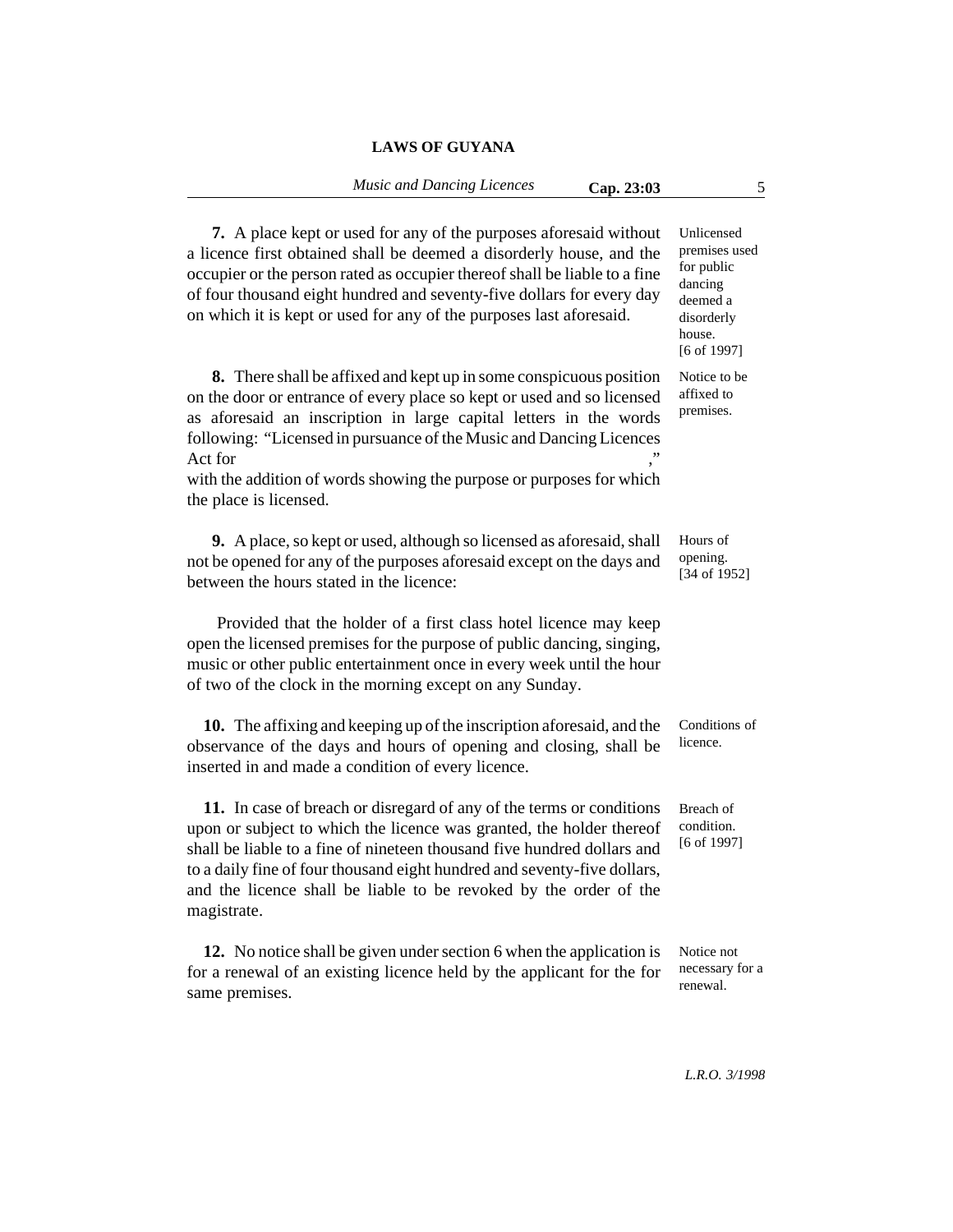| 6                                                                                                                                 | Cap. 23:03                                                                                                                                                                                                                                                                                                                        | <b>Music and Dancing Licences</b>                                                                                                                                                                                                                                                                                                                                                                                                                                                                                                                                                                                                                |  |
|-----------------------------------------------------------------------------------------------------------------------------------|-----------------------------------------------------------------------------------------------------------------------------------------------------------------------------------------------------------------------------------------------------------------------------------------------------------------------------------|--------------------------------------------------------------------------------------------------------------------------------------------------------------------------------------------------------------------------------------------------------------------------------------------------------------------------------------------------------------------------------------------------------------------------------------------------------------------------------------------------------------------------------------------------------------------------------------------------------------------------------------------------|--|
| Temporary<br>licence.<br>$[35$ of 1951]                                                                                           | 13. The magistrate, if and as he thinks fit, may grant to anyone<br>applying for it, a licence to keep or use a place for any of the purposes<br>specified in section 3 for any period not exceeding fourteen days<br>(which he shall specify in the licence) notwithstanding that no notices<br>have been given under section 6. |                                                                                                                                                                                                                                                                                                                                                                                                                                                                                                                                                                                                                                                  |  |
| Licences not to<br>be granted<br>unless<br>certificates of<br>safety are<br>produced.<br>[35 of 1951<br>17 of 1969<br>12 of 1982] |                                                                                                                                                                                                                                                                                                                                   | 14. (1) No licence under this Act shall be granted in respect of any<br>place unless there is produced to the magistrate—<br>(a) a certificate from the Chief Fire Officer that, in respect<br>of such place, he is satisfied that there is adequate provision<br>as to means of escape in the event of fire, and to precautions<br>against fire and in the interests of general safety; and<br>(b) a certificate from the Chief Buildings Officer, or,<br>where such place is situate within the City of Georgetown, a<br>certificate from the City Engineer, that such place is fit for<br>use for any of the purposes specified in section 3. |  |
|                                                                                                                                   | $(2)$ In this section-                                                                                                                                                                                                                                                                                                            |                                                                                                                                                                                                                                                                                                                                                                                                                                                                                                                                                                                                                                                  |  |
|                                                                                                                                   |                                                                                                                                                                                                                                                                                                                                   | "the City Engineer" includes the Assistant City Engineer;                                                                                                                                                                                                                                                                                                                                                                                                                                                                                                                                                                                        |  |
|                                                                                                                                   |                                                                                                                                                                                                                                                                                                                                   | "the Chief Buildings Officer" includes any fit and proper person<br>authorised in writing by the Chief Buildings Officer to examine<br>places and issue certificates for the purposes of this section; and                                                                                                                                                                                                                                                                                                                                                                                                                                       |  |
|                                                                                                                                   | "the Chief Fire Officer" includes any fit and proper person authorised<br>by the Chief Fire Officer to examine places and issue certificates<br>for the purposes of this section.                                                                                                                                                 |                                                                                                                                                                                                                                                                                                                                                                                                                                                                                                                                                                                                                                                  |  |
| Revocation<br>and suspension<br>of licences.<br>[12 of 1982]<br>35 of 1991]                                                       | 15. (1) The Chief Fire Officer, the City Engineer or the Chief<br>Buildings Officer may at any reasonable time enter and inspect any<br>place licensed under this Act.                                                                                                                                                            |                                                                                                                                                                                                                                                                                                                                                                                                                                                                                                                                                                                                                                                  |  |

(2) Where upon any inspection as aforesaid, the Chief Fire Officer, the City Engineer or the Chief Buildings Officer, as the case may be, is of the opinion that the place is unfit for use for any of the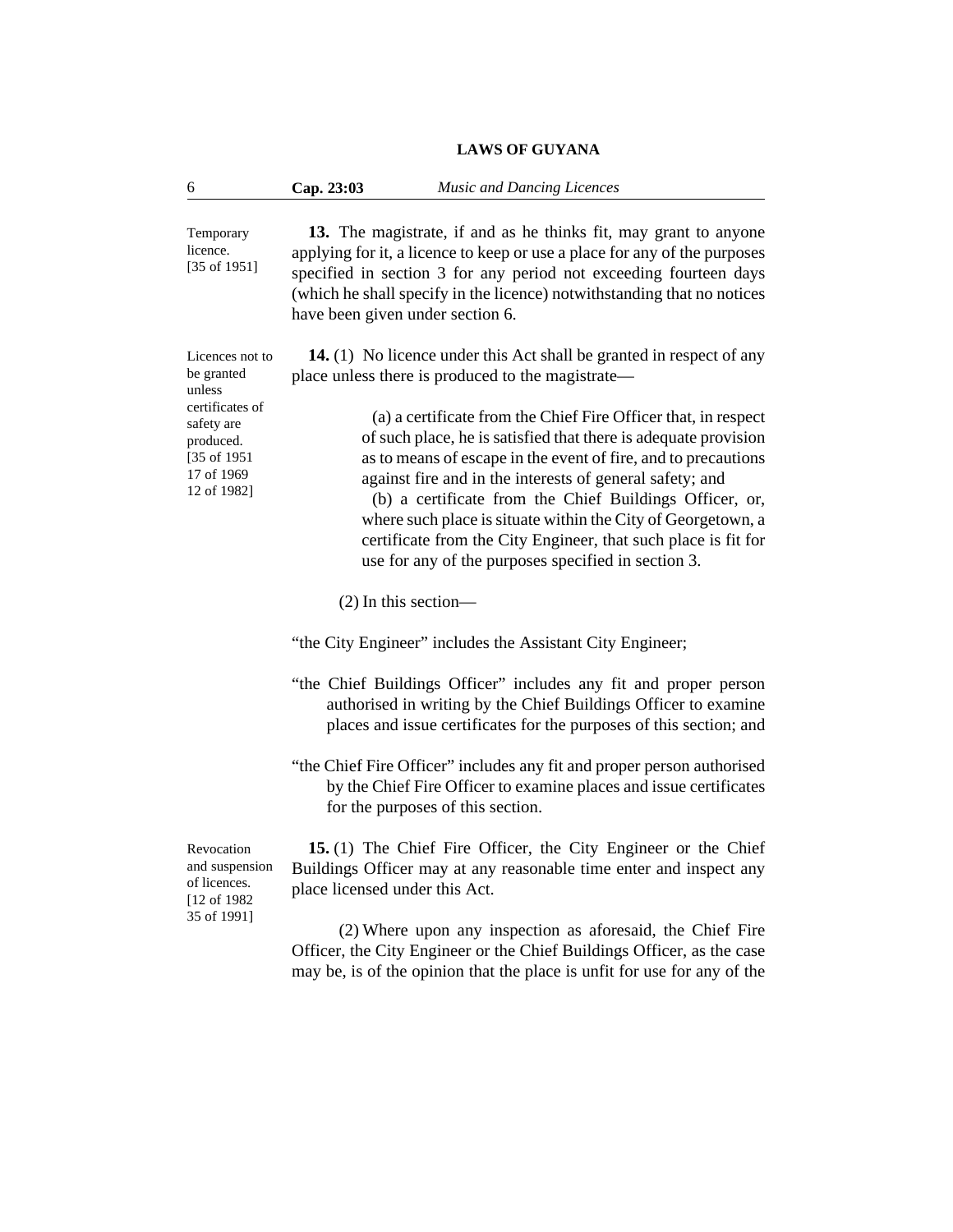purposes specified in section 3, he shall forthwith report the matter to the magistrate who shall forthwith revoke or suspend the licence upon such terms as he may think fit.

**16.** The Minister responsible for finance may prescribe fees to be paid in respect of any inspection made or certificate issued under section 14(1). Fees.

**17.** Everyone to whom a licence is granted under this Act shall give twenty-four hours' notice, at the police station nearest to the place licensed, of every dancing, singing, music, or other public entertainment to be held therein, and in default thereof he shall be liable to a fine of four thousand eight hundred and seventy-five dollars.

**18.** Any police constable may at all reasonable times enter any place licensed under this Act.

### **SCHEDULE**

\_\_\_\_\_\_\_\_\_\_\_\_\_\_

## FORM OF LICENCE

### THE MUSIC AND DANCING LICENCES ACT

A licence is hereby granted to (1)

to keep and use a (2)

situate at (3)

in  $(4)$ 

[35 of 1951]

Notice to be given of entertainment. [17 of 1969] 6 of 1997]

Power of police to enter.

s. 3

(1) Insert the name of person to whom licence is granted. (2) Describe nature of premises to be licensed. (3) Describe where the premises are situate. (4) Insert name of town, village, or district where premises are situate.

*L.R.O. 3/1998*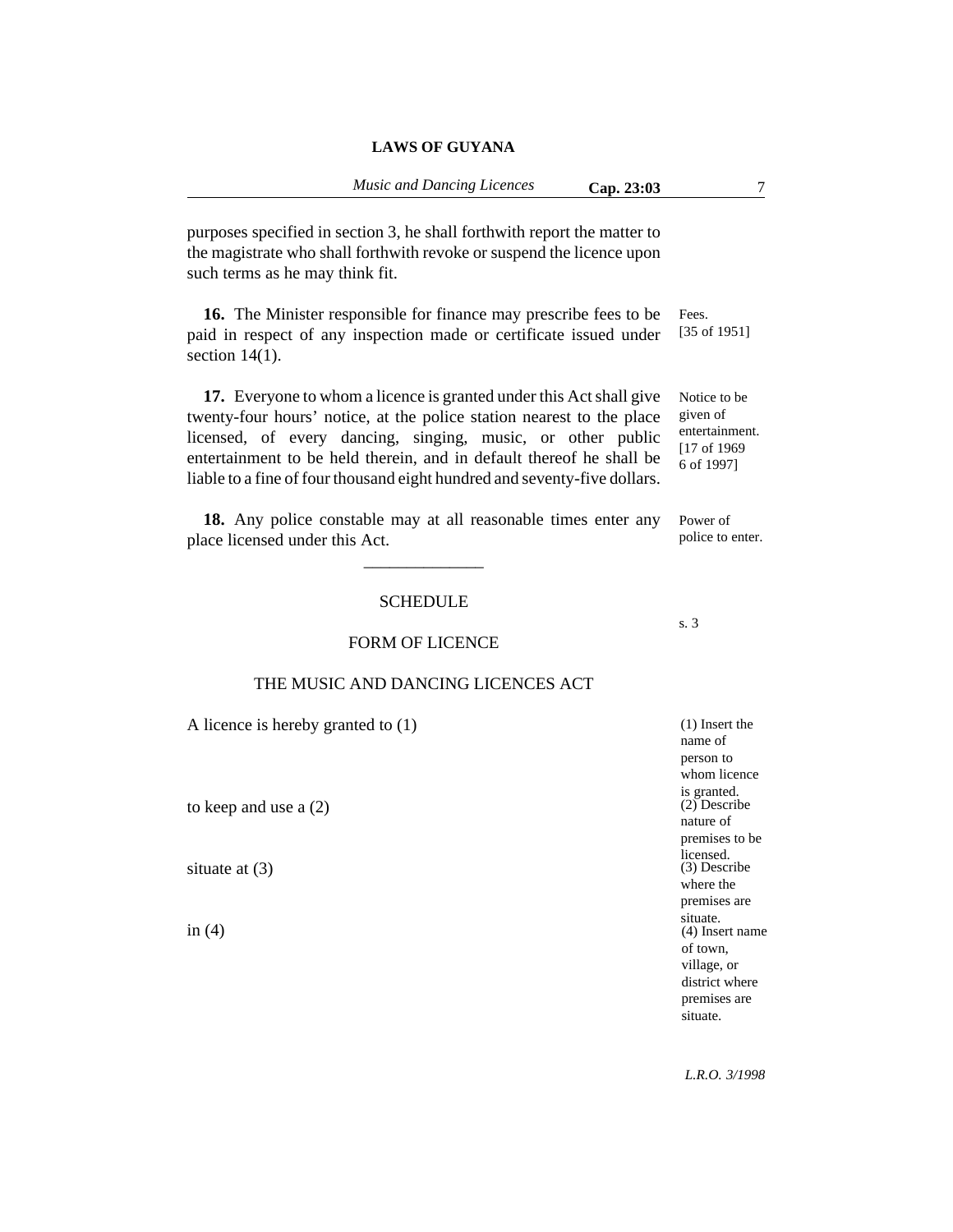| <b>LAWS OF GUYANA</b> |  |  |
|-----------------------|--|--|
|-----------------------|--|--|

| 8                                                                                                | Cap. 23:03                                   | <b>Music and Dancing Licences</b>          |                                                                                                                                             |
|--------------------------------------------------------------------------------------------------|----------------------------------------------|--------------------------------------------|---------------------------------------------------------------------------------------------------------------------------------------------|
| $(5)$ Insert<br>purpose for<br>which<br>premises are                                             | for the purpose of $(5)$                     |                                            |                                                                                                                                             |
| licensed.<br>$(6)$ Insert time<br>for which                                                      |                                              | for $(6)$                                  |                                                                                                                                             |
| licence is<br>granted, one<br>year, or as the<br>case may be.                                    | subject to the following restrictions:       |                                            | from the date hereof, upon the following terms and conditions, and                                                                          |
| (7) Insert day<br>or days upon<br>which<br>premises may                                          |                                              | for which this licence is granted upon (7) | 1. The premises hereby licensed shall be opened for the purposes                                                                            |
| be open.<br>$(8)$ Insert<br>hours between<br>which<br>premises may<br>be open.                   | only, and between the hours of (8)           |                                            | 2. There shall be affixed and kept up in some conspicuous place on<br>the door or entrance of the premises hereby licensed in large capital |
| $(9)$ Insert<br>purpose for<br>which<br>premises are<br>licensed.<br>$(10)$ Here<br>insert other | and Dancing Licences Act, for (9)<br>3. (10) |                                            | letters the following inscription: "Licensed in pursuance of the Music                                                                      |
| conditions and<br>restrictions<br>upon which                                                     | Dated this<br>at                             | day of                                     | , 19                                                                                                                                        |
| the licence is<br>granted.                                                                       | Magistrate.                                  |                                            |                                                                                                                                             |

The following notice shall be printed on the back of the licence:

NOTICE.—Any breach or disregard of any of the above terms and conditions will render the holder of this licence liable to a fine of nineteen thousand five hundred dollars and to a daily fine of four thousand eight hundred and seventy-five dollars, and to revocation of this licence.